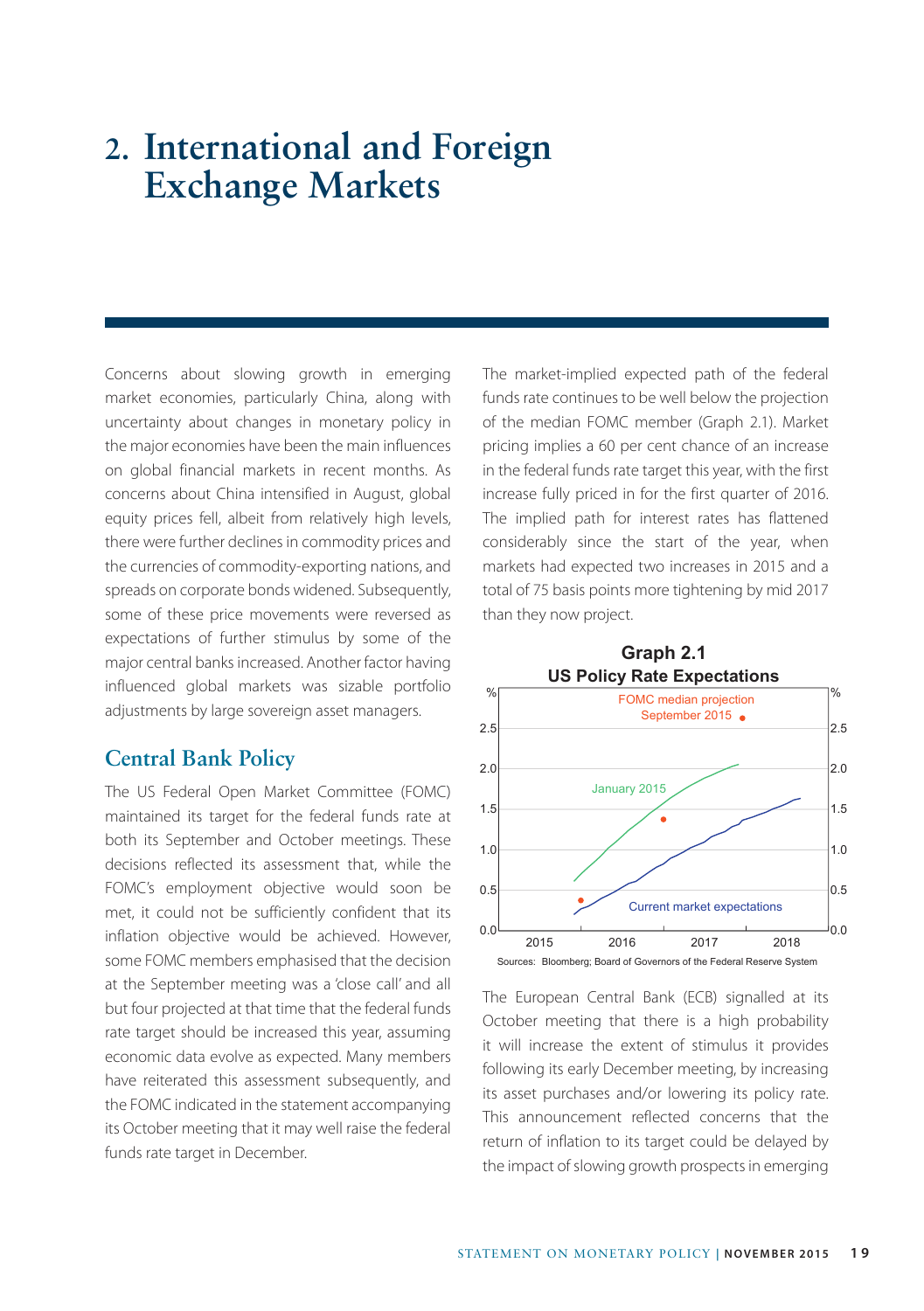markets on oil prices and inflation expectations, and the appreciation of the euro. Under current policy, the ECB's balance sheet is likely to reach around €3.5 trillion by September 2016, the earliest date that its asset purchase programs will end, well above its earlier peak of €3.1 trillion (Graph 2.2).



The Bank of Japan's (BoJ) balance sheet has expanded by ¥75 trillion since the start of the year due to purchases of Japanese government bonds (JGBs). The BoJ continues to judge that both underlying inflation and inflation expectations are rising. However, it pushed back the date by which it expects to achieve its 2 per cent inflation target by 6 months to early 2017, due to further declines in oil prices over recent months. A number of observers expect it to expand its stimulus program further.

The People's Bank of China (PBC) eased monetary policy further in August and October in response to low inflation and slowing economic growth. In both instances this included a 25 basis point reduction in benchmark term deposit and lending rates, which are now 150–165 basis points lower than a year ago and at their lowest level on record (Graph 2.3). The PBC accompanied each easing with a system-wide 50 basis point reduction in reserve requirement ratios, which are now 250 basis points lower than a year ago. Much of the additional liquidity injected by these reductions offsets the contractionary effect of the PBC's foreign exchange reserve sales.



The lowering of Chinese benchmark interest rates in October was accompanied by the removal of the ceilings on permissible deposit rates, completing the formal deregulation of interest rates in China. However, banks do not appear to have used the additional flexibility so far, with most maintaining only a 25 basis point premium to the benchmark 1-year deposit rate (and pricing a little below the benchmark for at-call deposits).

The Reserve Bank of New Zealand eased policy further in September and signalled that further interest rate reductions may still be required (Graph 2.4; Table 2.1). The decision reflected the fact that the decline in dairy prices since March had dampened economic activity and that underlying inflation was expected to remain low for some time.

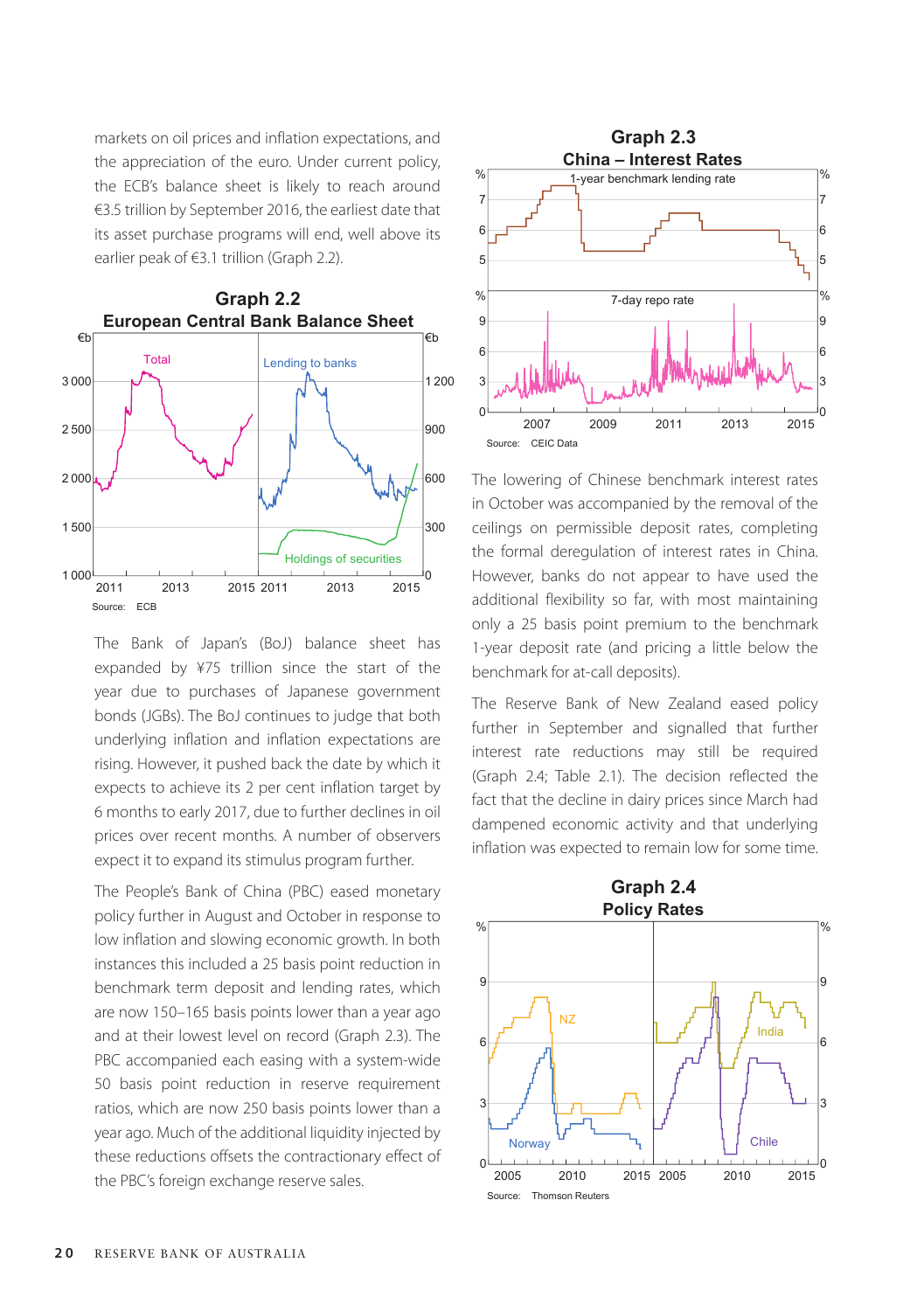|                              | Policy rate<br>Per cent |                       | <b>Most</b><br>recent<br>change |
|------------------------------|-------------------------|-----------------------|---------------------------------|
| Euro area                    | 0.05                    | ↓                     | Sep 14                          |
| Japan <sup>(a)</sup>         | na                      |                       | na                              |
| United States <sup>(b)</sup> | 0.125                   | ↓                     | Dec 08                          |
| Australia                    | 2.00                    | $\downarrow$          | May 15                          |
| Brazil                       | 14.25                   | $\uparrow$            | Jul 15                          |
| Canada                       | 0.50                    | $\downarrow$          | <b>Jul 15</b>                   |
| Chile                        | 3.25                    | $\uparrow$            | Oct 15                          |
| $China^{(a)}$                | na                      |                       | na                              |
| India                        | 7.00                    | ↓                     | Sep 15                          |
| Indonesia                    | 7.50                    | ↓                     | Feb 15                          |
| Israel                       | 0.10                    | $\downarrow$          | Feb 15                          |
| Malaysia                     | 3.25                    | $\overline{\uparrow}$ | Jul 14                          |
| Mexico                       | 3.00                    | $\downarrow$          | <b>Jun 14</b>                   |
| New Zealand                  | 2.75                    | $\downarrow$          | Sep 15                          |
| Norway                       | 0.75                    | $\downarrow$          | Sep 15                          |
| Russia                       | 11.00                   | $\downarrow$          | <b>Jul 15</b>                   |
| South Africa                 | 6.00                    | $\uparrow$            | Jul 15                          |
| South Korea                  | 1.50                    | ↓                     | <b>Jun 15</b>                   |
| Sweden                       | $-0.35$                 | $\downarrow$          | Jul 15                          |
| Switzerland <sup>(b)</sup>   | $-0.75$                 | $\downarrow$          | Jan 15                          |
| Thailand                     | 1.50                    | $\downarrow$          | Apr 15                          |
| Turkey                       | 7.50                    | ↓                     | Feb 15                          |
| United Kingdom               | 0.50                    | $\downarrow$          | Mar <sub>09</sub>               |

**Table 2.1: Monetary Policy**

(a) The Bank of Japan's main operating target is currently the money base; China does not have an official policy rate (b)Midpoint of target range Sources: Central banks; RBA; Thomson Reuters

The central bank of Norway also eased policy further in September in response to the impact of declining oil prices on domestic activity and signalled that further stimulus may be required. In Sweden, the Riksbank left its policy rate unchanged but expanded its government bond purchase program by 50 per cent in response to concerns that easier global monetary policy could cause the krona to appreciate and delay the return of inflation to target. The additional purchases will see the Riksbank own around one third of Swedish government bonds by mid next year.

The Reserve Bank of India continued to lower interest rates in response to a decline in inflationary pressure and weakness in external demand. The Monetary Authority of Singapore also eased policy by slightly lowering the rate at which it will allow the nominal exchange rate to appreciate. In contrast, the central bank of Chile unwound 25 basis points of last year's monetary easing in October. This decision came despite continued economic weakness due to lower copper prices, with the central bank citing concerns about the impact of persistent exchange rate-induced inflation on inflation expectations.

### **Sovereign Debt Markets**

Yields on 10-year US Treasuries have declined since mid year, reversing their rise over the first half of the year (Graph 2.5). The decline reflects a fall in inflation compensation for both medium- and longterm horizons as concerns about the disinflationary impact of slowing growth in China increased and oil prices fell. Yields on 10-year German Bunds and JGBs have moved in line with those on US Treasuries over recent months. Movements in shorter-term yields have been more divergent; 2-year US Treasury yields have drifted up this year, including a significant increase over the past two weeks, while 2-year German Bund yields fell further below the rate paid on deposits at the ECB following the ECB's indication that this rate could be lowered in December.

In the United States, yields at the very short end rose temporarily because of concerns that the Federal



STATEMENT ON MONETARY POLICY **| NOVEMBER 2015 2 1**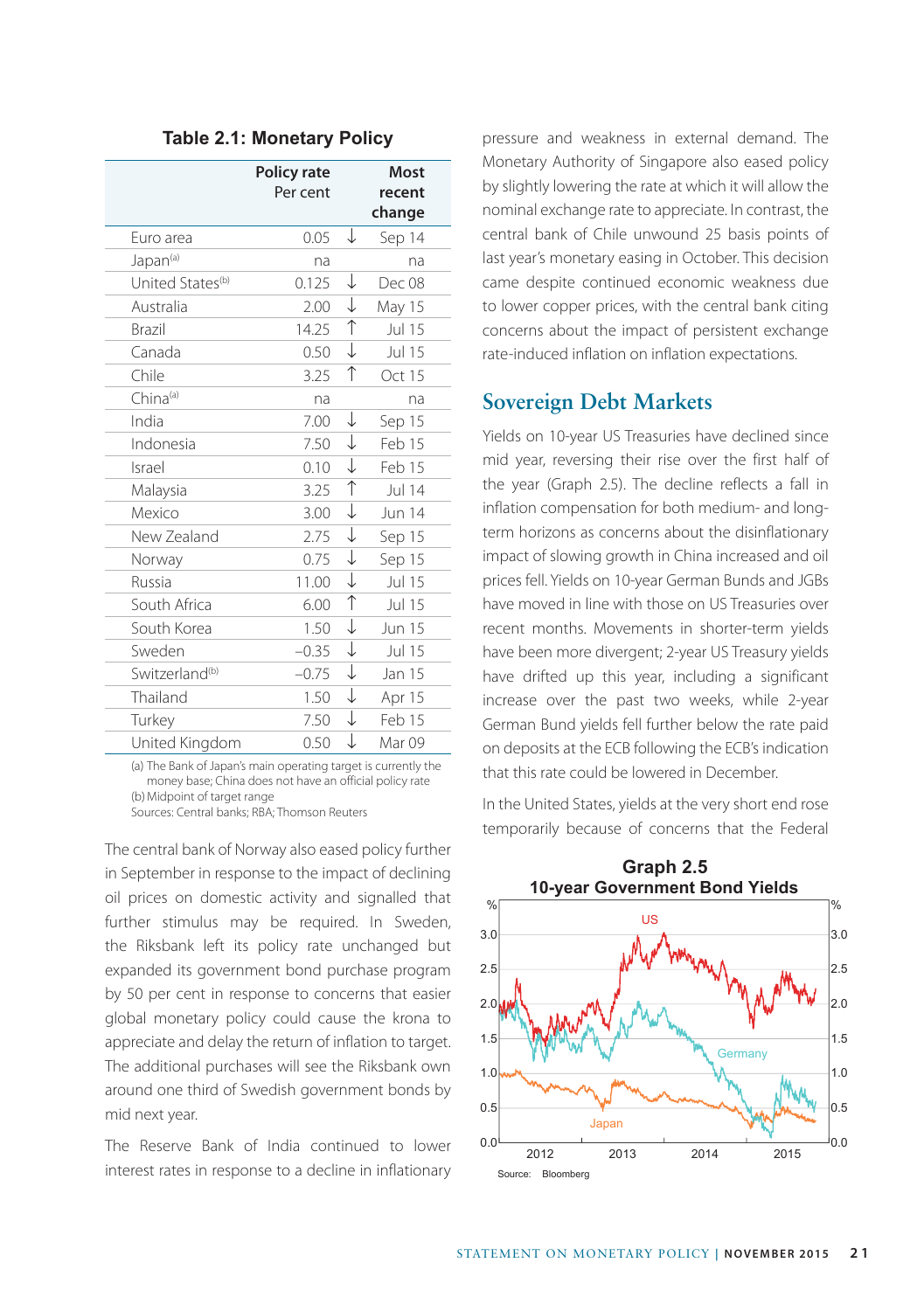Government would breach its 'debt ceiling'. Concerns were alleviated when Congress passed a two-year budget and a bill to suspend the debt ceiling.

Foreign holdings of US Treasuries have declined since the start of the year, with much of this seemingly due to sales of foreign exchange reserves by China (see 'Box B: Chinese Capital Outflows'). This has more than offset sizeable purchases of US Treasuries by Japanese residents due to both renewed foreign bond accumulation in recent months and an ongoing reallocation away from euro area bonds (Graph 2.6). Euro area residents' purchases of US bonds were sizeable in the first half of 2015, but their foreign bond purchases moderated somewhat in July and August.



**Graph 2.6**

Spreads between euro area periphery bonds and German Bunds have been broadly stable since European leaders reached an in-principle deal on additional financing for Greece in mid July. The Greek Parliament has since agreed to much of the legislation it was required to pass under the agreement, and there remains a commitment from Greece's official sector creditors to discuss possible debt relief in coming months. Strict controls on bank withdrawals have not been materially relaxed.

Foreign investor demand for emerging market bonds has diminished since mid year, resulting in outflows from emerging market bond funds in late August and September. However, sovereign borrowing costs have risen materially for only a few countries since mid year and these increases were partially retraced over October. The largest rise in yields has been for Brazilian sovereign bonds, owing to concerns about a deteriorating fiscal position (in part due to lower commodity prices) that resulted in S&P downgrading the country's credit rating to below investment grade in September (Graph 2.7). Yields also rose in Turkey, owing to concerns about a fragile military and political environment, and in Indonesia, as commodity prices fell and the currency depreciated. Yields on sovereign bonds issued by other commodity exporters have generally been little changed since mid year while yields on bonds issued by commodity importing nations have fallen in line with those on US Treasuries.



# **Credit Markets**

Spreads on bonds issued by corporations in the United States and euro area have risen since mid year, alongside a decline in these countries' sovereign bond yields (Graph 2.8). For investment grade borrowers, borrowing costs have increased only moderately as the rise in credit spreads (to around their historical average) has been largely offset by the decline in sovereign bond yields. Borrowing costs for non-investment grade borrowers outside of the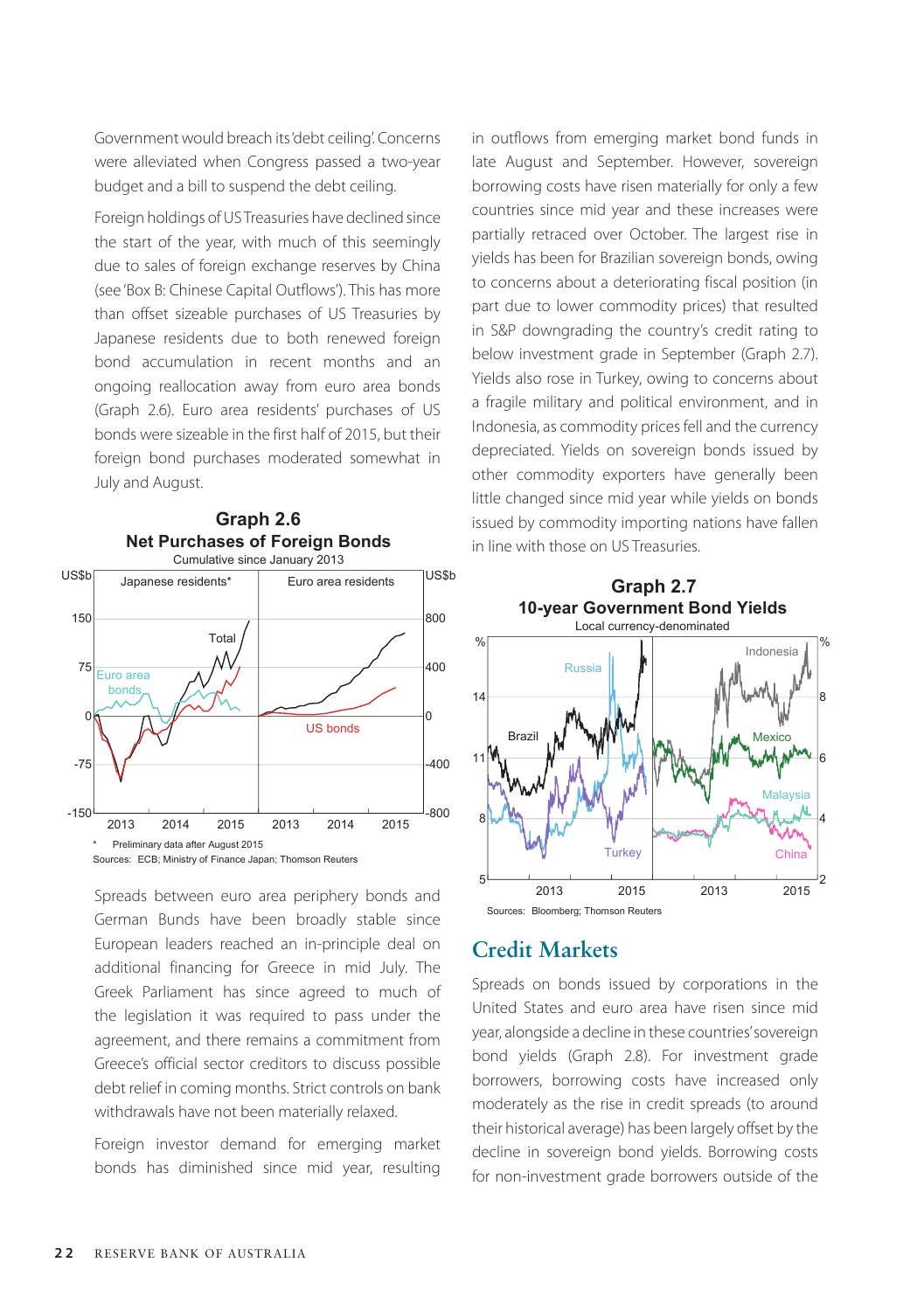

resource sector have also risen only modestly over that time, with credit spreads for such firms still lower than historical norms. However, borrowing costs for non-investment grade resource-sector corporations have risen substantially since mid 2014, with spreads having increased by 700 basis points since mid 2014 (of which 400 basis points occurred over the past few months).

Bond issuance by US corporations remained well ahead of the pace recorded in previous years (Graph 2.9). Issuance by investment grade borrowers was particularly robust, while that by non-investment grade borrowers declined a little. Nonetheless, noninvestment grade issuers still appear to be able to





raise sizeable sums, as indicated by Dell's planned raising of up to US\$15 billion to fund an acquisition. Bond issuance by European financial and nonfinancial corporations remained subdued, in part reflecting the fact that the ECB's asset purchases and term funding programs have increased banks' other sources of funding.

Bond issuance by Chinese corporations has remained very strong. This is despite reduced offerings by local government financing vehicles (which count as corporate bond issuance) as local government borrowing moves away from these financing vehicles onto public sector balance sheets via the local government debt swap program. Local government bond issuance in 2015 to date amounts to CNY2.8 trillion, compared with only CNY0.4 trillion in 2014; the ceiling on the debt swap program was raised to CNY3.2 trillion in September. Sinosteel, a steel producer owned by the central government, delayed an interest payment on a CNY2 billion bond and extended the date when investors can call in these debts by one month. This constitutes the first ever missed bond payment by a central-government owned enterprise. Despite this, there has been no impact on the broader credit market where spreads continued to trend down.

In contrast, bond issuance by corporations in other emerging markets slowed notably in the September quarter and has yet to show clear signs of recovery (Graph 2.10). The decline in such issuance has been broad based across countries and industries, but more pronounced for US dollar-denominated bonds than for local currency-denominated ones. It occurred alongside a broad-based widening in spreads on US-dollar bonds, though this widening has been similar to that for non-investment grade borrowers in advanced economies and has been offset somewhat by a decline in US Treasury yields (Graph 2.11). There are few data on how the overall cost of borrowing in local currency (which accounts for over half of such corporations' bond issuance) has changed.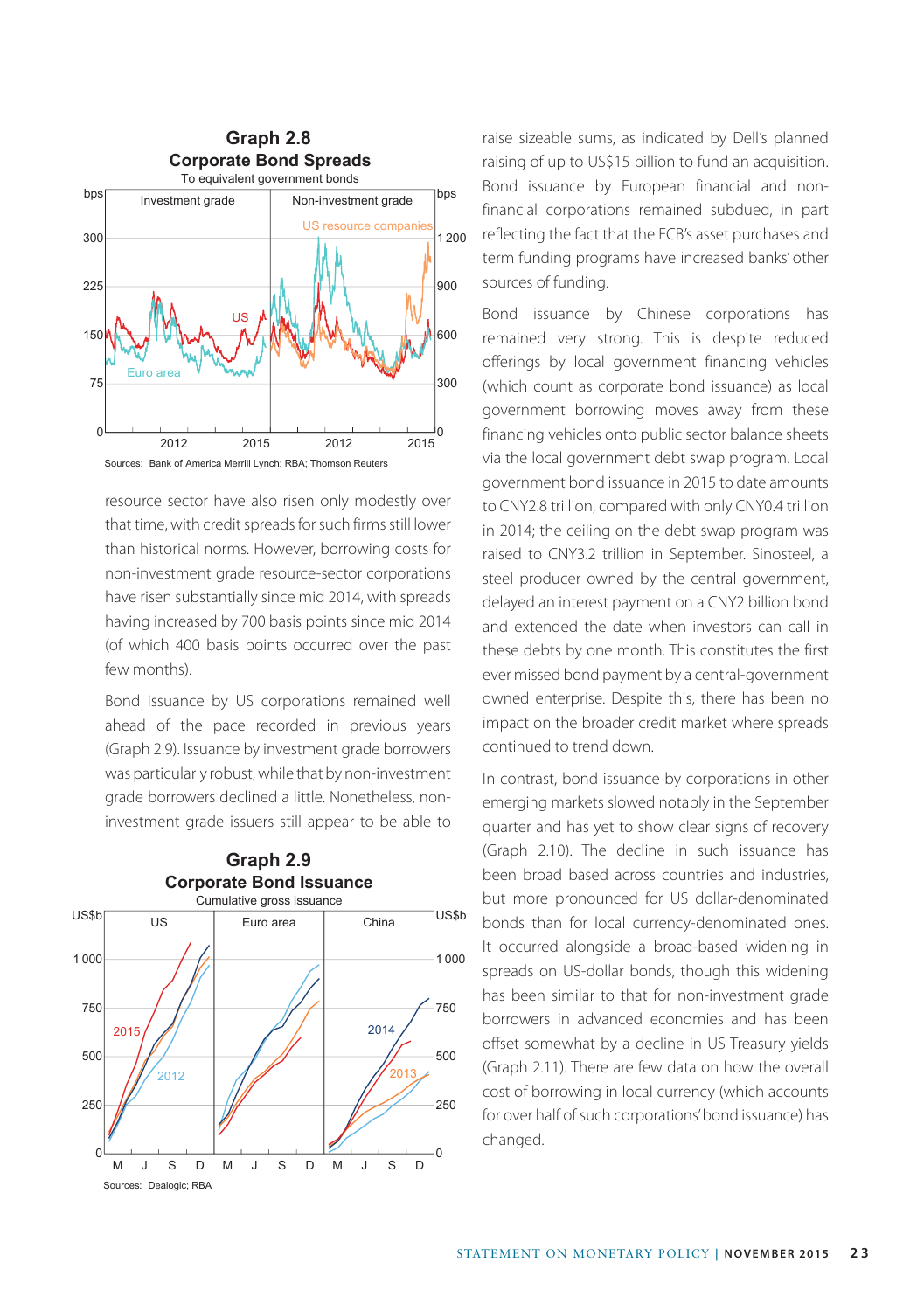



# **Equities**

Global share prices fell by around 10 per cent in mid August and remained volatile during September, but have since recovered most of that fall as sentiment improved and expectations of additional central bank stimulus rose (Graph 2.12; Table 2.2). The fall over August was larger for European and Japanese shares that had outperformed other developed markets over the first half of the year, and their subsequent recovery has also been less pronounced than in the United States. The correction was triggered by increased concerns about the outlook for the Chinese economy following the Chinese authorities' decision to allow the renminbi (RMB)



#### **Table 2.2: Changes in International Share Prices** Per cent

|                         | Over<br>2014  | 2015<br>to date |
|-------------------------|---------------|-----------------|
| United States – S&P 500 | 11            | $\mathcal{P}$   |
| Furo area – STOXX       | $\mathcal{P}$ | 12              |
| United Kingdom - FTSE   | -3            | $-2$            |
| Japan – Nikkei          | 7             | 8               |
| Canada – TSE 300        | 7             | $-7$            |
| Australia – ASX 200     |               | $-3$            |
| China – MSCI All China  | 28            | 3               |
| MSCL indices            |               |                 |
| - Emerging Asia         | 5             | $-2$            |
| - Latin America         | $-4$          | -4              |
| – Emerging Europe       | -8            | 4               |
| – World                 | 7             | 2               |
|                         |               |                 |

Source: Bloomberg

to depreciate against the US dollar (see section on 'Foreign Exchange') and renewed falls in Chinese share prices, with relatively high valuations in global share markets probably a contributing factor. The decline also occurred alongside a rise in expected volatility (which has since eased). Movements in advanced economy and Chinese share prices have been unusually correlated since mid August, though the movements in China have continued to be more pronounced: Chinese share prices fell by a further 20 per cent in mid August and while they have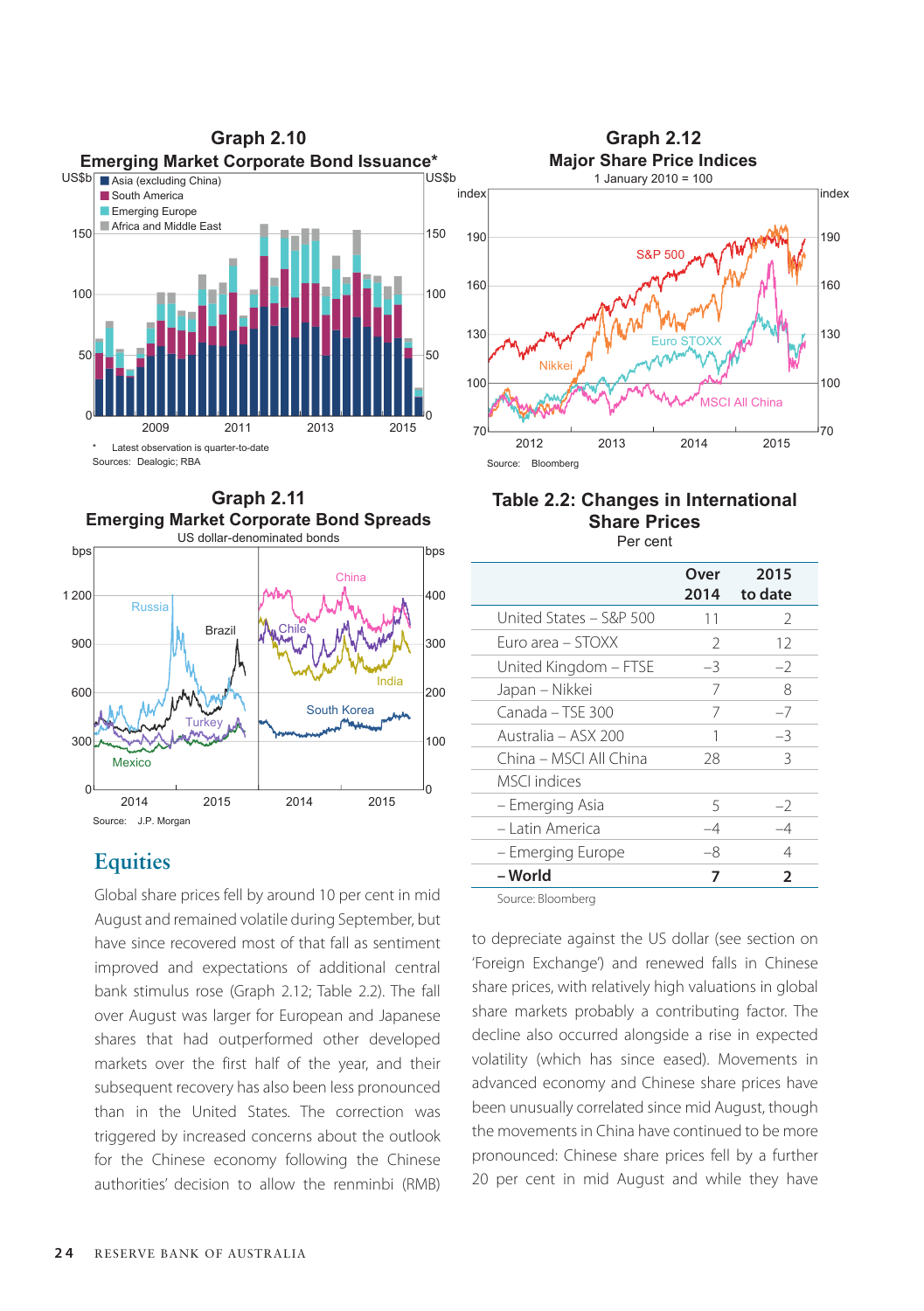recovered almost two thirds of that decline they are only slightly higher than at the start of the year. There has been little clear evidence of direct purchases of shares by the authorities over this time, in contrast to the June-July period. Outstanding borrowing against Chinese shares has fallen further over that time to be 55 per cent lower than in mid June.

Equity prices in many other emerging markets have been little changed since the start of the year, though in most cases are still a little lower than prior to the global sell-off in equity markets in mid August (Graph 2.13). Emerging equity markets have tended to move broadly in line with the performance of US equities since the start of the year, despite modest capital outflows from many of these economies; however, some Asian markets underperformed. Equity prices have been resilient in a number of countries whose exchange rates have fallen notably this year, possibly reflecting the stimulatory effect of a lower exchange rate on export earnings.

that have reported September quarter profits to date have also mostly reported lower earnings than a year earlier, largely due to writedowns of goodwill but also as a result of lower income from investment banking activities.

#### **Hedge Funds**

Global hedge funds recorded an asset-weighted loss on investments of 3½ per cent over the September quarter 2015, broadly in line with a balanced portfolio of global bonds and equities, resulting in a loss of almost 2 per cent over the past year. The losses were largest among funds that invest in emerging markets, consistent with sharp falls in Chinese equities in particular over that time. Hedge funds continued to receive modest net inflows, but these were more than offset by losses on investments such that funds under management declined by 3 per cent over the quarter to US\$2.9 trillion (Graph 2.14).



Source: Bloomberg

Major US banks reported much higher profits for the September quarter than a year earlier, though this was more than accounted for by a decline in litigation expenses. In underlying terms, bank profits fell compared with a year earlier due to lower revenue from fixed income trading. European banks



# **Foreign Exchange**

In recent months, foreign exchange markets have primarily been influenced by concerns about the outlook for global growth and uncertainty around the path of monetary policy in the major economies. Notwithstanding this, volatility in the main developed market currency pairs has been little changed over the year to date, at around its long-term average (Graph 2.15).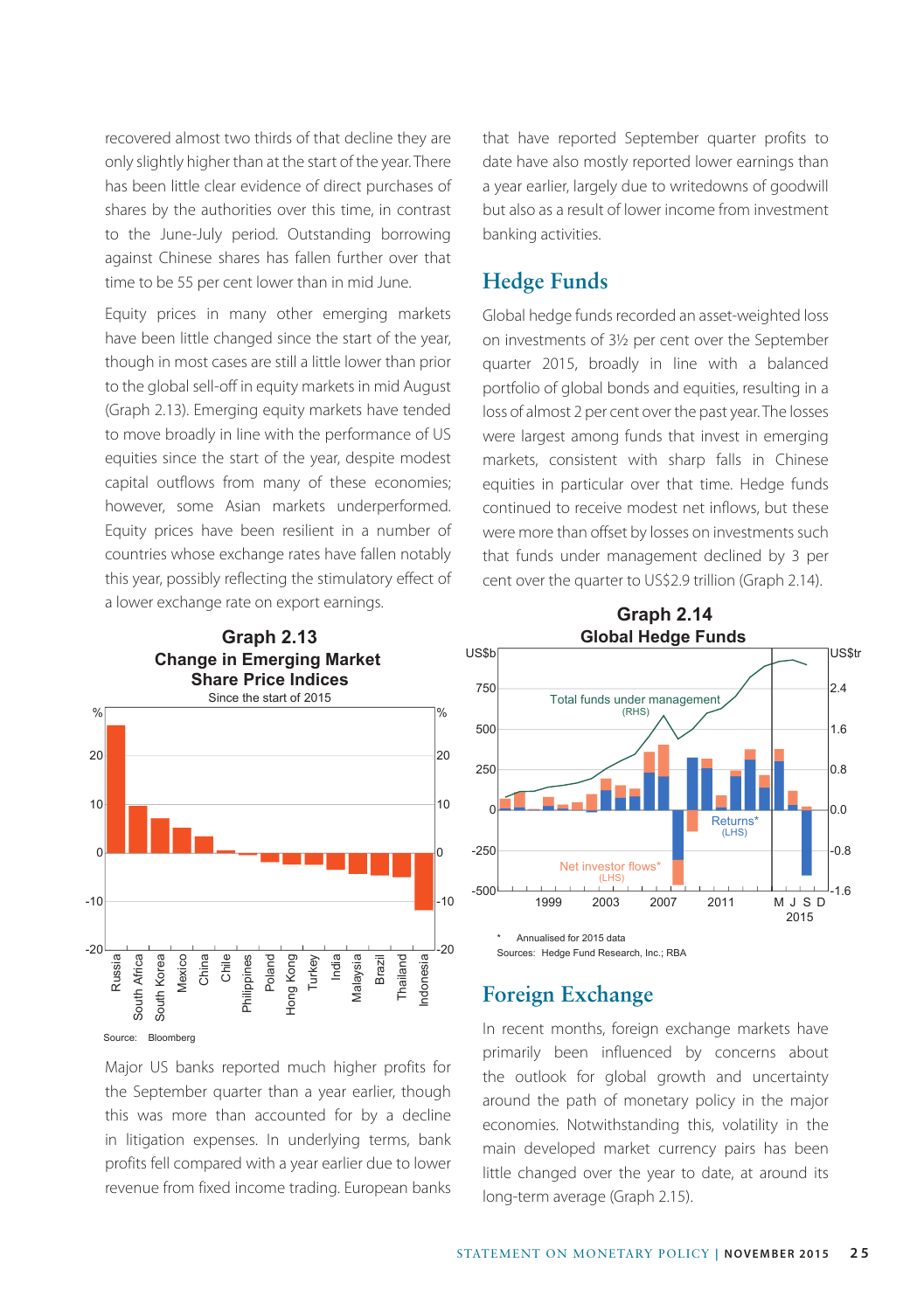

The US dollar appreciated by 7 per cent on a trade-weighted basis between mid May and late September, with the appreciation generally more pronounced against the currencies of commodity exporters (Graph 2.16; Table 2.3). However since then the pace of appreciation has stalled. Between late September and mid October the US dollar depreciated as market participants pushed back their expectations for the timing of the first interest rate increase by the US Federal Reserve, but the US dollar subsequently appreciated after the ECB signalled that it could announce further stimulus



**Table 2.3: Changes in the US Dollar against Selected Currencies**

Per cent

|                    | Over<br>2014             | 2015<br>to date |
|--------------------|--------------------------|-----------------|
| Brazilian real     | 12                       | 44              |
| Malaysian ringgit  | 7                        | 23              |
| South African rand | 10                       | 21              |
| New Zealand dollar | 5                        | 18              |
| Australian dollar  | 9                        | 14              |
| Canadian dollar    | 9                        | 13              |
| Mexican peso       | 13                       | 12              |
| European euro      | 14                       | 11              |
| Swedish krona      | 21                       | 11              |
| Indonesian rupiah  | $\mathcal{P}$            | 9               |
| Thai baht          | 1                        | 8               |
| Singapore dollar   | 5                        | 6               |
| Philippine peso    | 1                        | 5               |
| Indian rupee       | $\overline{\phantom{a}}$ | 4               |
| South Korean won   | 4                        | 4               |
| New Taiwan dollar  | 6                        | 3               |
| Chinese renminbi   | V                        | $\mathcal{P}$   |
| Japanese yen       | 14                       | $\mathcal{P}$   |
| UK pound sterling  | 6                        | 1               |
| Swiss franc        | 11                       | Ω               |
| <b>TWI</b>         | 9                        | 8               |
|                    |                          |                 |

Sources: Bloomberg; Board of Governors of the Federal Reserve System

measures and the FOMC indicated that it may well raise the federal funds rate target in December. The US dollar is 18 per cent higher than in mid 2014.

In contrast to most other currencies, the euro appreciated by 5 per cent on a trade-weighted basis and by 7 per cent against the US dollar between mid July and late August, in part due to market participants unwinding carry trades that had been funded in euro (Graph 2.17). However, the euro has since depreciated by 4 per cent on a trade-weighted basis and by 7 per cent against the US dollar alongside market participants increasing their expectations of additional monetary policy stimulus and the ECB signalling this at its October meeting.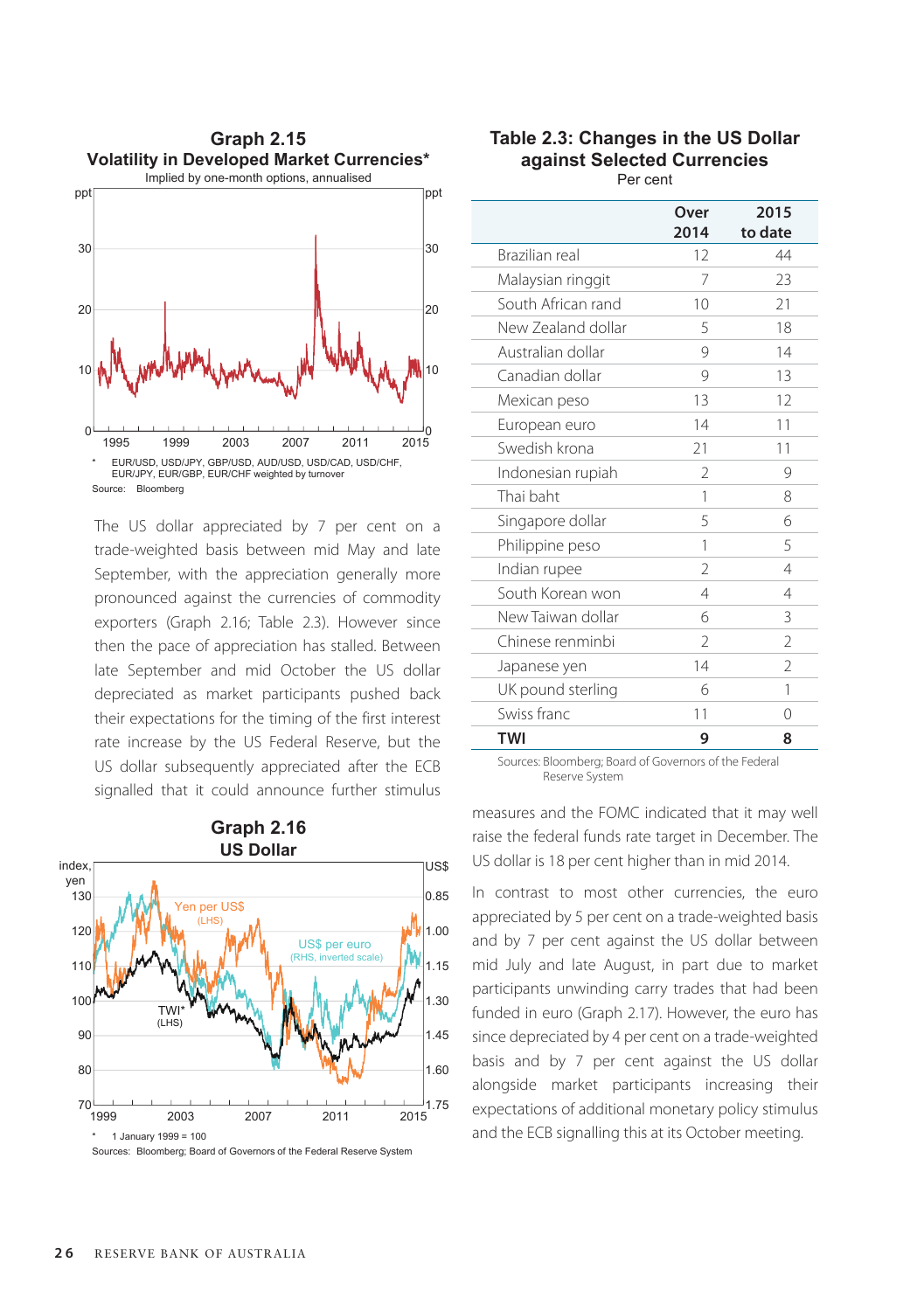

Similarly, the Japanese yen appreciated by around 5 per cent against the US dollar and on a tradeweighted basis in the second half of August, but has since been relatively stable at around 120 yen per US dollar (a level it has been around for a large part of 2015). The yen has depreciated by 2 per cent on a trade-weighted basis since early September as market participants increased their expectations that the BoJ will also announce additional stimulus measures in coming months.

On 11 August the PBC announced changes to the way it sets the daily fixing rate for the RMB against the US dollar to make it more market-determined. The fixing rate now takes into account: the previous day's spot market closing price; developments since the close (i.e. in the offshore RMB market and other foreign exchange markets); and market makers' quotes. Over a three-day period following the announcement, the RMB fixing rate against the US dollar depreciated by 4½ per cent and the spot RMB exchange rate against the US dollar depreciated by 3 per cent, before stabilising on reported intervention and comments by PBC officials that there was no basis for further depreciation of the RMB (Graph 2.18). While the resulting depreciation of the RMB was the largest experienced in over two decades, it was small by the standards of most currencies and relative to the depreciation



of the RMB that occurred in 1994 following the unification of the official and market exchange rates (Graph 2.19). Since then, the spot RMB exchange rate against the US dollar has appreciated by 1 per cent. On a trade-weighted basis, the RMB has depreciated by 1 per cent since the change to the fixing rate, but is still 14 per cent higher since mid 2014.

Following the reforms to the fixing rate, the offshore RMB spot exchange rate against the US dollar has at times depreciated to be noticeably lower than the onshore rate, reflecting market expectations of further depreciation. The discount between the value of the onshore RMB and offshore RMB reversed in early September and late October on

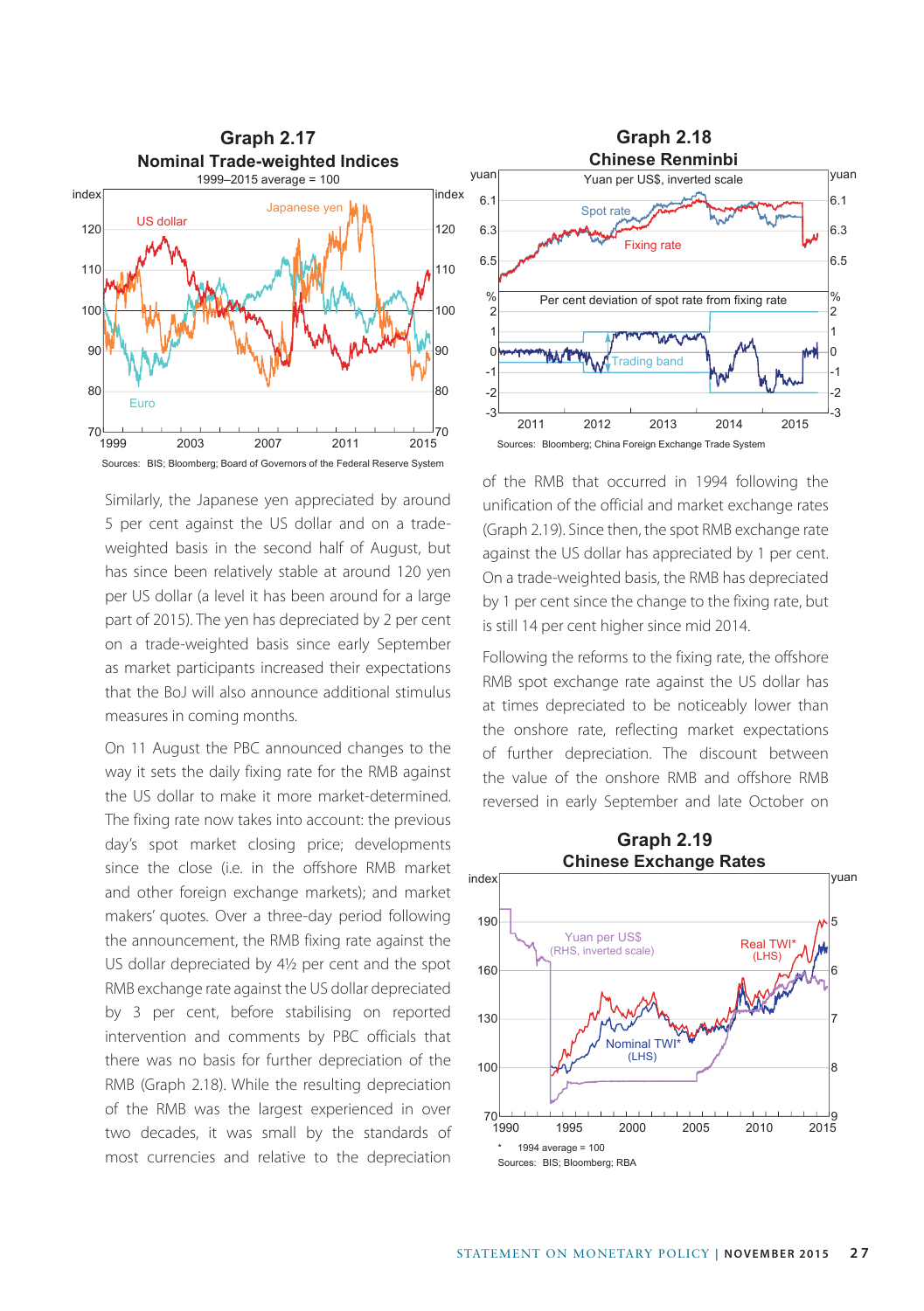reported intervention in the offshore market. The PBC was reported to have intervened in the onshore forwards market in late August, and announced that banks trading currency derivatives on behalf of clients would be required to hold foreign exchange reserves at the PBC against these positions.

The stock of Chinese foreign currency reserves fell by US\$180 billion (5 per cent) over the September quarter, with around half of this decline occurring in August (Graph 2.20). This decline in reserves occurred alongside an acceleration of net private capital outflows from China following the reforms to the fixing rate (see 'Box B: Chinese Capital Outflows'). Chinese foreign currency reserves have fallen by US\$480 billion (12 per cent) since the peak in June 2014.



Up until late September, most Asian and Latin American currencies continued to depreciate against the US dollar, alongside declining commodity prices, expectations of an increase in the federal funds rate, and uncertainty around the outlook for China. Currency depreciations were generally more pronounced for commodity exporters and those economies that have been facing persistent political uncertainty. However, since late September, most of these currencies have appreciated against the US dollar, some markedly so, alongside an improvement in global sentiment. Emerging market currencies in Europe have tended to move in line with the euro, with the exception of the Russian rouble and Turkish lira (Graph 2.21). Consistent with these movements, and in contrast to developed market currencies, volatility in emerging market currencies has increased over recent months to be well above its average since 2009.

**Graph 2.21**



The Indonesian rupiah has been little changed over recent months, although movements since mid July have been relatively pronounced. The rupiah depreciated by 9 per cent against the US dollar between mid July and late September, but has subsequently appreciated by 8 per cent. In addition to external factors, Bank Indonesia attributed the depreciation to strong demand for US dollars for debt servicing, and the subsequent appreciation to an increase in capital inflows amid an improved outlook for the domestic economy following a series of policy packages announced by the Indonesian government. Bank Indonesia also enacted a series of measures in September to stabilise the rupiah. Elsewhere in Asia, the Malaysian ringgit has depreciated further against the US dollar over recent months to be 19 per cent lower over 2015 to date, with Bank Negara Malaysia attributing the depreciation to both external and domestic factors.

In Latin America, the Brazilian real has depreciated further against the US dollar over recent months and is now 30 per cent lower over 2015 to date. Lower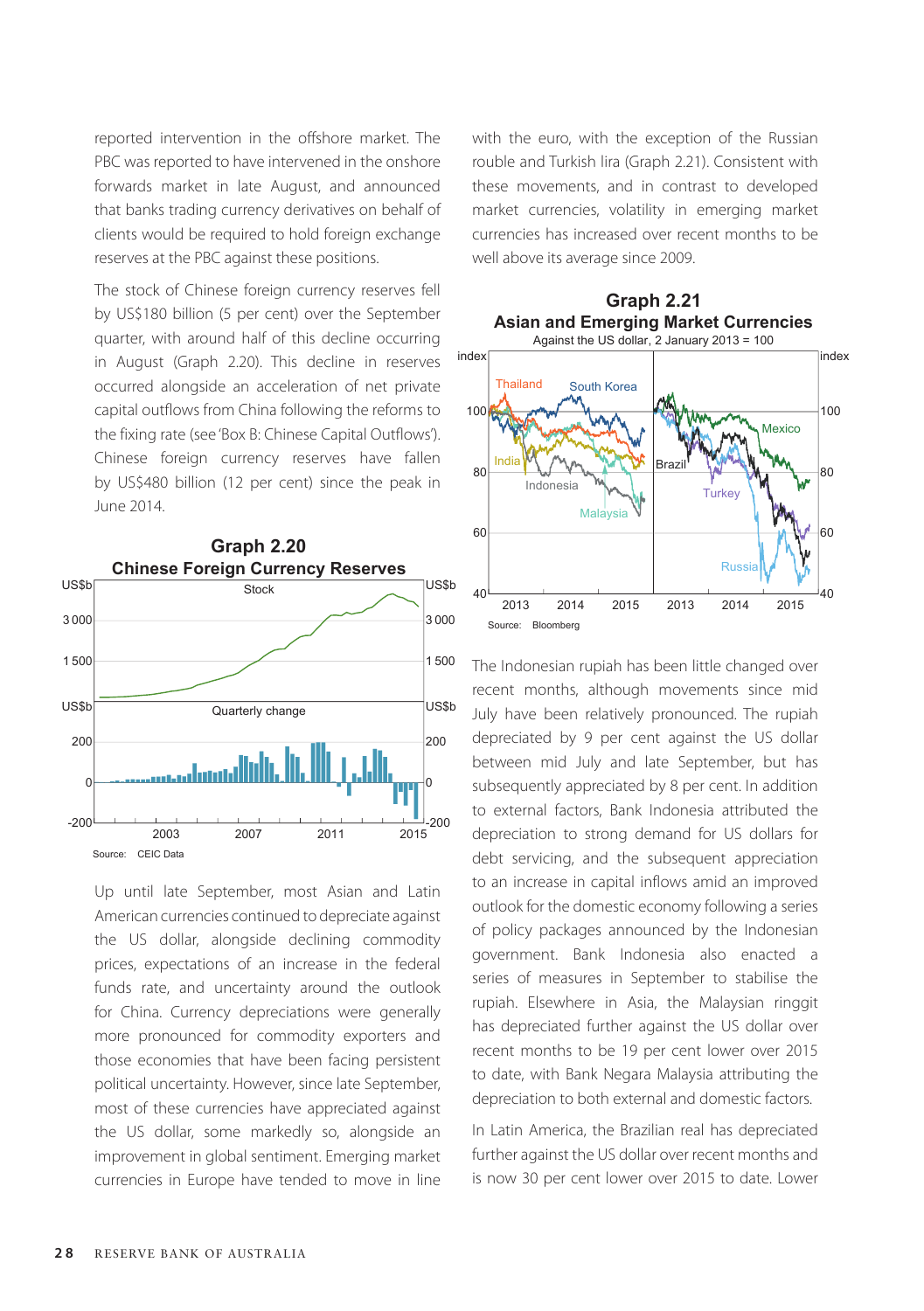commodity prices and concerns about the outlook for the country's fiscal position and economic growth have contributed to the sustained depreciation. The Brazilian central bank has, in periods of heightened volatility, intervened via the currency swap market and provided US dollar liquidity via repo operations.

The gross foreign currency reserves of most emerging market economies have declined since the end of June, most notably in Malaysia, Mexico and Indonesia (Table 2.4). In contrast, Hong Kong's gross foreign currency reserves have increased slightly, as the Hong Kong Monetary Authority purchased US dollars during September and October when the Hong Kong dollar appreciated close to the upper limit of its trading band.

#### **Australian Dollar**

Since the previous *Statement*, the Australian dollar has depreciated by 3 per cent against the US dollar and by 2 per cent on a trade-weighted basis, to be around its lowest level since 2009 (Graph 2.22; Table 2.5). Over this period, changes



in the Australian dollar have reflected fluctuations in global sentiment and commodity prices, which have occurred alongside increased uncertainty about the outlook for China and market participants' ongoing assessment of the likely timing of the first rate increase by the US Federal Reserve. The Australian dollar is 16 per cent lower on a trade-weighted basis and 25 per cent lower against the US dollar than its mid 2014 level.

|                       | Percentage change since: |               | Level                      |
|-----------------------|--------------------------|---------------|----------------------------|
|                       | End December 2014        | End June 2015 | US\$ equivalent (billions) |
| China                 | $-9$                     | $-5$          | 3514                       |
| Taiwan <sup>(b)</sup> | 2                        |               | 426                        |
| South Korea           |                          | $-2$          | 360                        |
| Brazil                | $-1$                     | $-2$          | 352                        |
| Hong Kong             | 5                        |               | 331                        |
| India                 | 11                       | $-1$          | 328                        |
| Russia                | $-5$                     | 3             | 312                        |
| Singapore             | $-2$                     | $-1$          | 249                        |
| Mexico                | $-7$                     | $-7$          | 172                        |
| Thailand              | $-1$                     | $-3$          | 147                        |
| Turkey                | $-6$                     | $\Omega$      | 99                         |
| Indonesia             | $-9$                     | $-6$          | 96                         |
| Malaysia              | $-19$                    | $-11$         | 86                         |

#### **Table 2.4: Gross Foreign Currency Reserves(a)**

(a) Data to end September for China, Taiwan, South Korea, Hong Kong, Singapore, Mexico, Thailand and Indonesia; to 15 October for Malaysia; to 23 October for India, Russia and Turkey; to end October for Brazil

(b) Foreign exchange reserves (includes foreign currency and other reserve assets)

Sources: Bloomberg; CEIC Data; IMF; RBA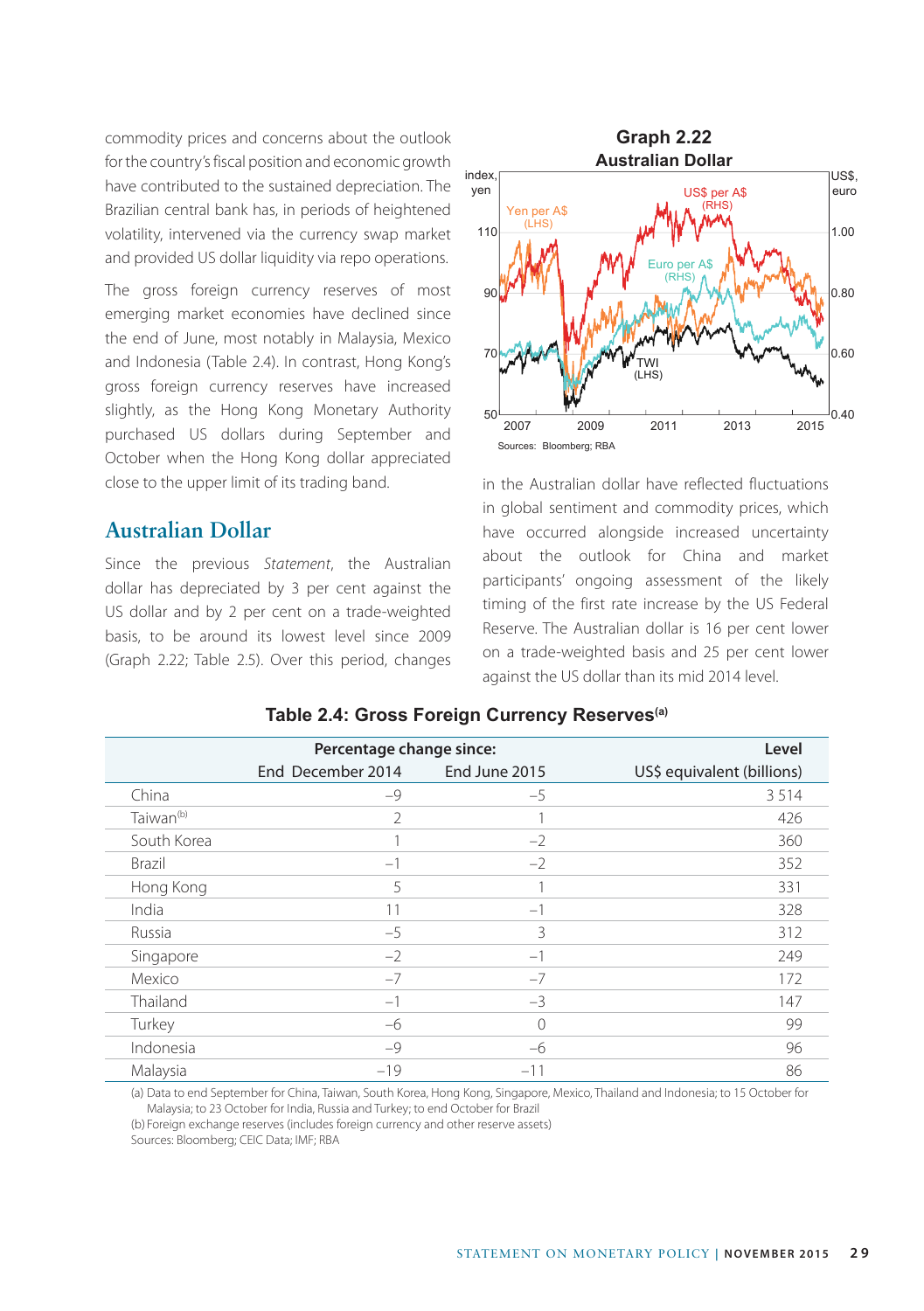# **Table 2.5: Changes in the Australian Dollar against Selected Currencies**

|                    | Over<br>2014   | 2015<br>to date |
|--------------------|----------------|-----------------|
| Malaysian ringgit  | $-2$           | 8               |
| South African rand | 1              | 6               |
| New Zealand dollar | $-4$           | 4               |
| Canadian dollar    | $\cap$         | $-1$            |
| European euro      | $\overline{4}$ | $-3$            |
| Indonesian rupiah  | $-7$           | $-4$            |
| Thai baht          | -8             | $-5$            |
| Singapore dollar   | $-4$           | $-7$            |
| Indian rupee       | -6             | $-9$            |
| South Korean won   | $-5$           | $-9$            |
| Chinese renminbi   | $-6$           | $-11$           |
| Japanese yen       | $\overline{4}$ | $-11$           |
| UK pound sterling  | $-3$           | $-11$           |
| US dollar          | $-8$           | $-12$           |
| Swiss franc        | $\mathcal{P}$  | $-13$           |
| <b>TWI</b>         | -3             | -9              |

Sources: Bloomberg; RBA

Volatility in the Australian dollar has fallen slightly since the previous *Statement*, with the average intraday trading range for the AUD/USD exchange rate around its post 2000 average (Graph 2.23).



# **Capital Flows**

Net capital inflows to the Australian economy were equivalent to 3.9 per cent of GDP in the June quarter, and were directed towards the private non-financial sector (Graph 2.24). In contrast to recent quarters, there was a small net outflow from the public sector (excluding the RBA) in the June quarter as a result of net inflows to the general government sector declining sharply. This is likely to have reflected the marked reduction in net issuance of Australian Government securities (AGS) in the quarter, as the foreign ownership share of AGS declined only slightly to 65 per cent. In contrast there was a modest net outflow from the state and local government sector, although the foreign ownership share of state and local government debt was little changed at 25 per cent, consistent with maturities in the quarter.





The net inflow to the private sector reflected net inflows to non-financial corporations, which more than offset net outflows from the financial sector. The net inflows to the non-financial sector were mostly directed to non-financial investment funds (which include funds that invest in non-financial assets, e.g. real estate). The net outflows from the private financial sector largely consisted of purchases of